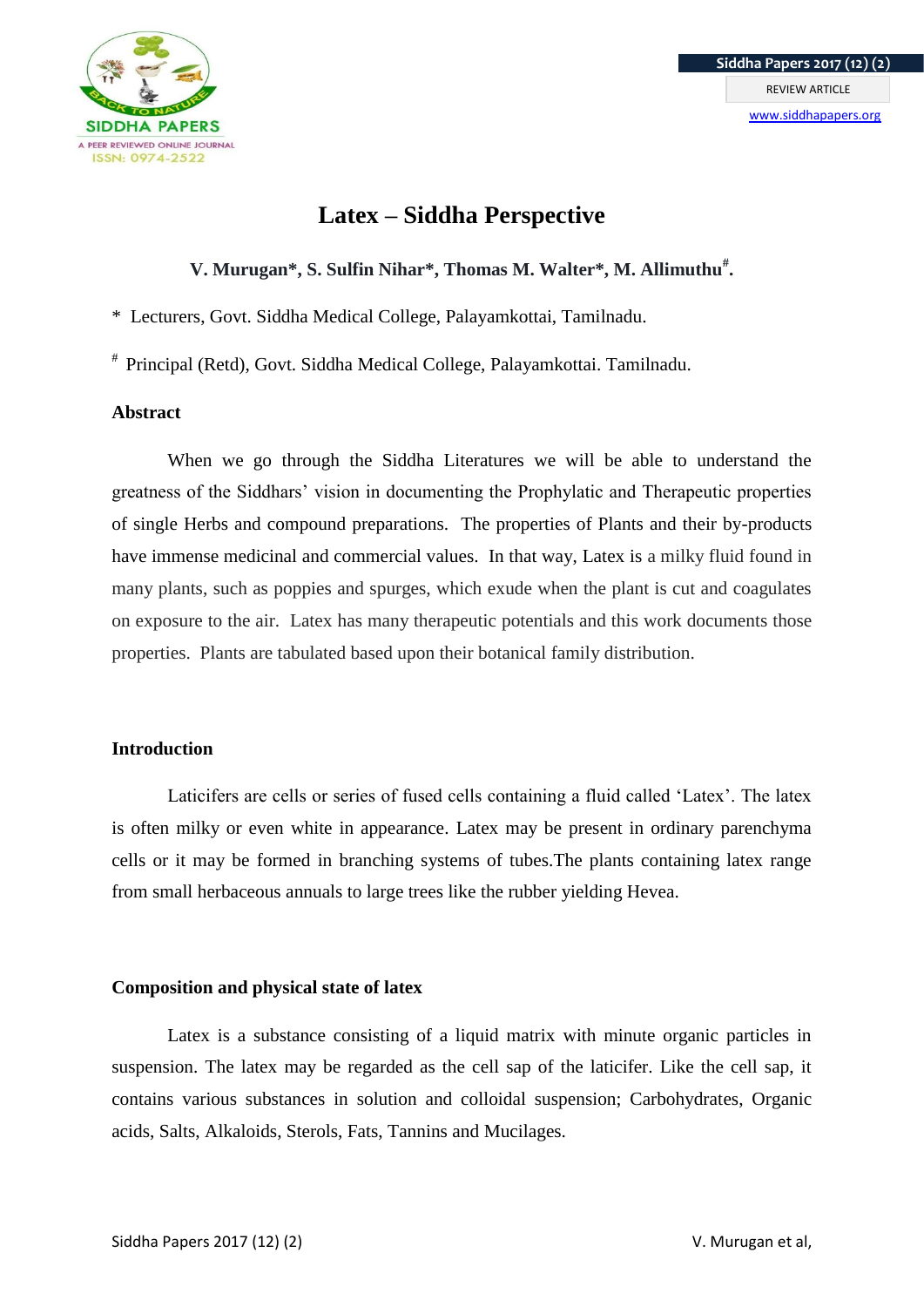## **Mechanism of Latex Formation**

Laticifers release latex, when they are cut open. The flow of latex is a pressure flow (Bonner &Galston 1947). In the intact plant, the laticifers are under turgor. At the same time, the laticifers are in osmotic equilibrium with the surrounding parenchyma cells. When the laticifer is opened, the turgor gradient is established and the flow occurs towards the cut, where the turger has been reduced to zero (Spencer 1939 c). This flow eventually ceases and subsequently the turger is restored (Spencer 1939 c).

Some of the latex containing plants has several medicinal uses. Some of the families are listed below

| <b>Tamil Name</b>   | <b>Botanical Name</b> | Description                                                                                                                                                                                                                                                                                  | Chemical<br>Constituents                                                                                                                             | <b>Medicinal Uses</b>                                                                                                                                                                                                                                  |
|---------------------|-----------------------|----------------------------------------------------------------------------------------------------------------------------------------------------------------------------------------------------------------------------------------------------------------------------------------------|------------------------------------------------------------------------------------------------------------------------------------------------------|--------------------------------------------------------------------------------------------------------------------------------------------------------------------------------------------------------------------------------------------------------|
| <b>Brahmathandu</b> | Argemone<br>Mexicana  | Annual prickly<br>herbs,<br>$Stems - greyish$<br>white with yellow<br>latex<br>Leaves – both<br>radical and cauline,<br>white, spiny on<br>margins and veins,<br>sessile, ampleicaul,<br>oblong(ovate),<br>glaucous.<br>Fruit – poricidal<br>capsule, prickly.<br>Seeds - Blackish<br>brown. | Berberin,<br>Protopine<br>and many<br>others.                                                                                                        | Yellow juice of the<br>plant is used in<br>scabies and<br>ophthalmia.                                                                                                                                                                                  |
| Abini               | Papaver<br>somniferum | Annual erect herb,<br>$15 - 30$ cm tall,<br>Milky latex.<br>Leaves – entire,<br>glabrous.<br>Flowers - solitary,<br>Violet-white or red,<br>Fruit - Round<br>capsule with<br>numerous white<br>seeds.                                                                                        | Latex<br>contains iso-<br>quinolone<br>alkaloids.<br>Chief<br>alkaloids are<br>Morphine,<br>Narcotine,<br>Codeine,<br>Papaverine<br>and<br>Thebaine. | Opium is the<br>thickened latex<br>collected from the<br>outside of<br>immatured poppy<br>capsules that have<br>had incissions<br>made in the fruit<br>capsules. The<br>unripe capsules<br>suitable for the<br>production of<br>opium, are<br>trimmed. |

### **Papaveraceae**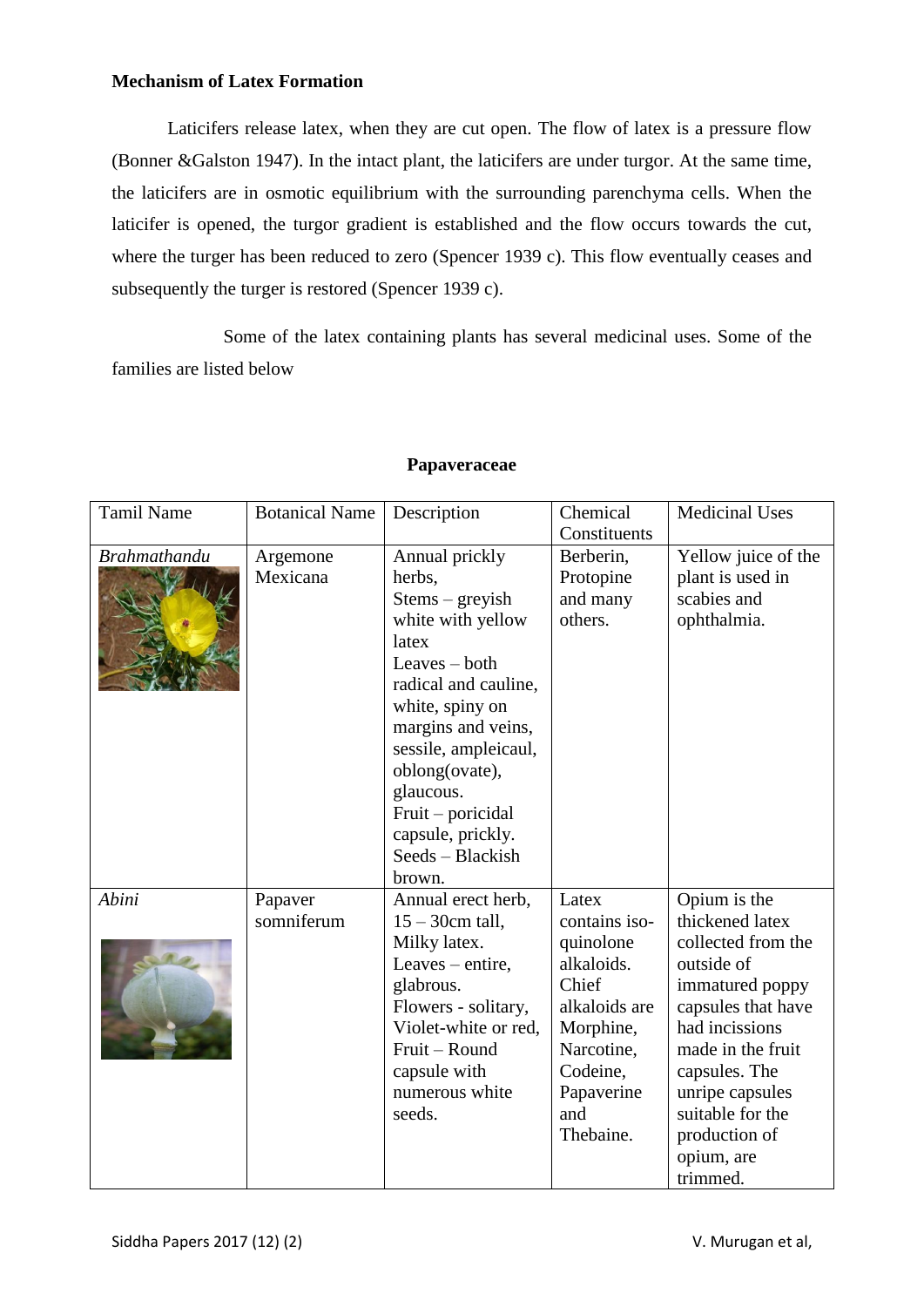|  |  | Subsequent to        |
|--|--|----------------------|
|  |  | drying the           |
|  |  | processed latex is   |
|  |  | scraped off and      |
|  |  | formed into pieces   |
|  |  | of varying size.     |
|  |  | The obtained         |
|  |  | material is referred |
|  |  | to as raw opium an   |
|  |  | is also the baric    |
|  |  | substance used for   |
|  |  | the production of    |
|  |  | heroin. Opium is     |
|  |  | used as a narcotic,  |
|  |  | sedative, anodyne,   |
|  |  | antispasmodic,       |
|  |  | hypnotic and         |
|  |  | sudorific.           |

# **Asclepiadaceae**

| <b>Tamil Name</b> | <b>Botanical</b>       | Description                                                                                                                                                                                                                                                                                                   | Chemical                                                                                                                                                                                                                   | <b>Medicinal Uses</b>                                                                                                                                               |
|-------------------|------------------------|---------------------------------------------------------------------------------------------------------------------------------------------------------------------------------------------------------------------------------------------------------------------------------------------------------------|----------------------------------------------------------------------------------------------------------------------------------------------------------------------------------------------------------------------------|---------------------------------------------------------------------------------------------------------------------------------------------------------------------|
|                   | Name                   |                                                                                                                                                                                                                                                                                                               | Constituents                                                                                                                                                                                                               |                                                                                                                                                                     |
| Erukku            | Calotropis<br>gigantea | Soft white woolly<br>shrubs, upto 2 m<br>tall, latex milky,<br>Leaves - decussate,<br>obovate(oblong),<br>sparsely pubescent,<br>$Flowers - purplish$<br>in axillary and<br>terminal umbellate<br>cymes<br>Fruits – paired<br>follicles, oblong,<br>inflated<br>$Sedes - oblong$<br>with white silky<br>coma. | Latex contains<br>alpha – amyrin, psi-<br>taraxasterol, cardiac<br>glycosides-<br>calotropins,<br>gigantin and<br>uscharin. A<br>proteolytic enzyme<br>somewhat similar to<br>papavin has been<br>found in milky<br>juice. | The bark, root<br>and the dried<br>milky sap may<br>be used in small<br>doses in cetain<br>cutaneous<br>infections such<br>as leprosy and<br>secondary<br>syphilis. |
| Uththamani        | Pergularia<br>daemia   | Perennial, twining,<br>semiwooy, milky<br>weed with foetid,<br>small stem, clothed<br>with spreading<br>hairs.<br>Leaves – broadly<br>ovate or<br>suborbicular,<br>$Flower-greenish$<br>yellow in long                                                                                                        | $Plant$ – contains<br>sterols,<br>hentiacontane,<br>lupeol, alpha -<br>amyrin, beta -<br>amyrin, beta -<br>sitosterol, betaine,<br>glycoside<br>uzarigenin.                                                                | Latex with<br>limestone is used<br>for fever, janni<br>(as pan)<br>thamboolam.                                                                                      |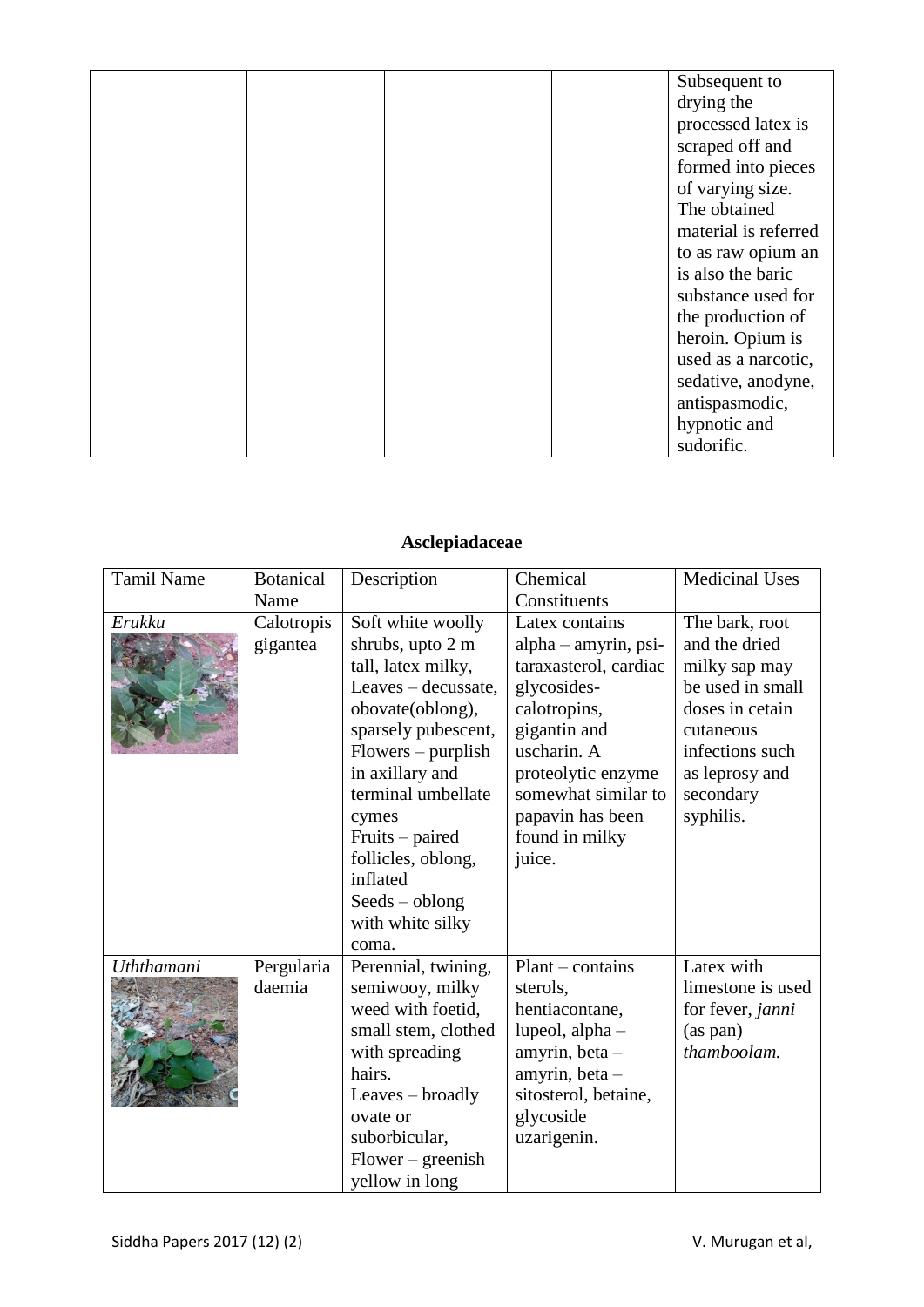| peduncled          |  |
|--------------------|--|
| fascicles,         |  |
| Fruits – paired    |  |
| follicles, curved, |  |
| softly echinate    |  |
| seeds with silky   |  |
| coma.              |  |

## **Moraceae**

| <b>Tamil Name</b> | <b>Botanical</b>          | Description                                                                                                                                                                                                                                                                                                                                  | Chemical                                                                                                                                                          | <b>Medicinal Uses</b>                                                                                                                                                                                                          |
|-------------------|---------------------------|----------------------------------------------------------------------------------------------------------------------------------------------------------------------------------------------------------------------------------------------------------------------------------------------------------------------------------------------|-------------------------------------------------------------------------------------------------------------------------------------------------------------------|--------------------------------------------------------------------------------------------------------------------------------------------------------------------------------------------------------------------------------|
|                   | Name                      |                                                                                                                                                                                                                                                                                                                                              | Constituents                                                                                                                                                      |                                                                                                                                                                                                                                |
| Aal               | Ficus<br>bengalensis      | Very large trees,<br>sending down<br>many aerial roots<br>from the main<br>trunk and large<br>branches, which<br>descend to the<br>soil.<br>Leaves - Elliptic,<br>Ovate, Alternate,<br>coriaceous,<br>glabrous above<br>puberulous below.<br>Flowers - In figs,<br>Axillary, Sessile,<br>In pairs, globose,<br>puberulous, red<br>when ripe. | Latex contains 0.3-<br>7.7% caoutchouc,<br>an unsaturated<br>$sterol - like$<br>compound<br>provisionally<br>named ficosterol<br>and glutathione are<br>present.  | The milky<br>latex is applied<br>externally for<br>pains in<br>rheumatism<br>and lumbago.<br>It is also used<br>as a remedy for<br>tooth ache<br>The coagulum<br>of the latex<br>may be<br>employed in<br>making bird-<br>lime |
| Piraai            | <b>Strebulus</b><br>asper | Large shrubs or<br>small crooked<br>trees.<br>Bark – Light grey,<br>Rough,<br>Laticiferous.<br>Leaves - Elliptic<br>(obovate),<br>Denticulate.<br>$Flowers -$<br>Unisexual,<br>Male in capitate<br>clusters,<br>yellowish green.<br>Female solitary or<br>$2 - 4$ together.<br>Drupe - Globose,<br>Yellowish when<br>ripe, succulent.        | Plant contains<br>triterpenoids $-$<br>friedlin,<br>epifriedlinol,<br>taraxeryl acetate.<br>Stem bark contains<br>cardiac glycoside,<br>strebloside,<br>mansonin. | Fissures, dental<br>diseases,<br>aphrodisiac.                                                                                                                                                                                  |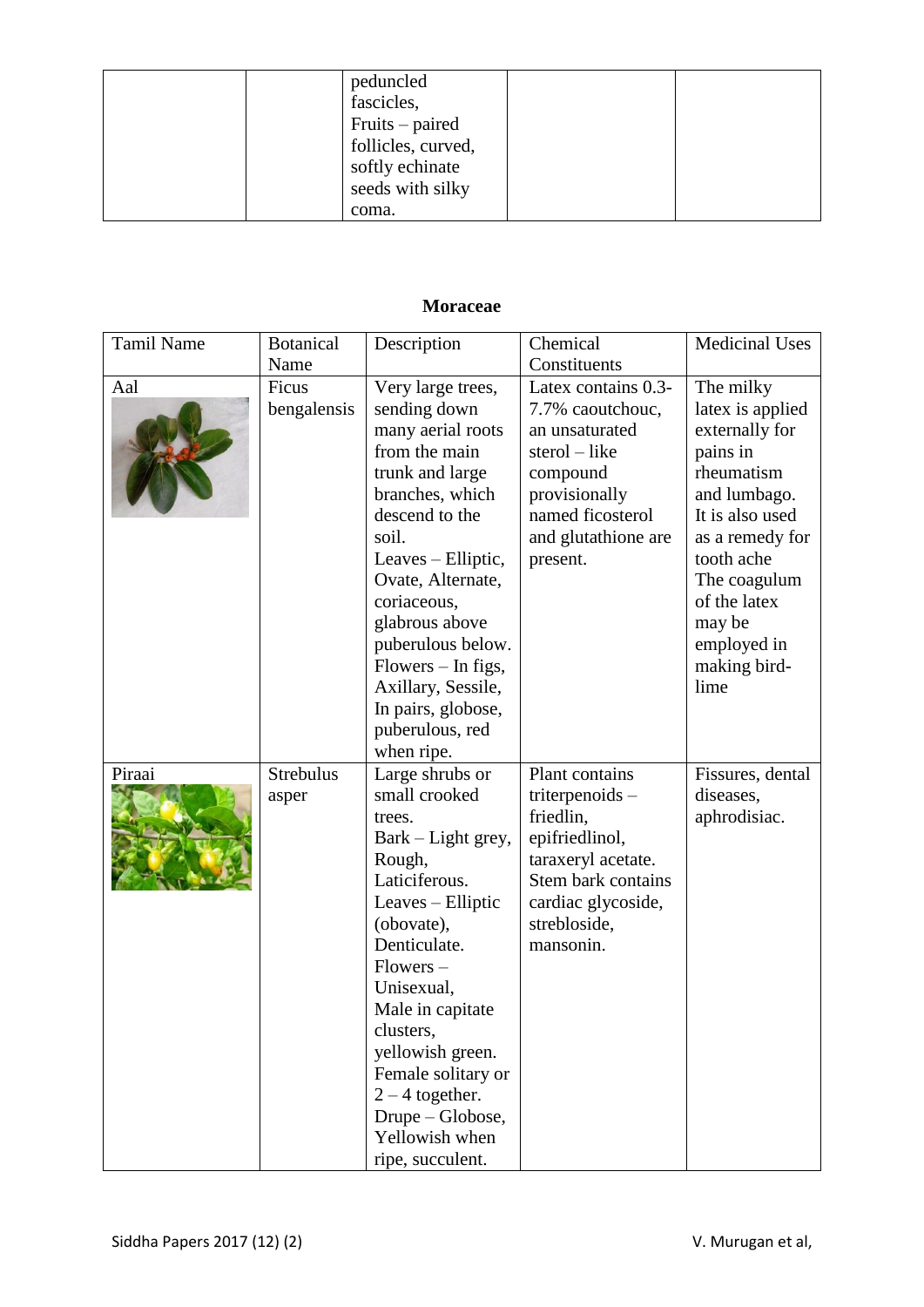# **Apocynaceae**

| <b>Tamil Name</b> | <b>Botanical</b><br>Name | Description                                                                                                                                                                                                                                                                                               | Chemical<br>Constituents                                                               | <b>Medicinal Uses</b>                                                                                                                                                                                                           |
|-------------------|--------------------------|-----------------------------------------------------------------------------------------------------------------------------------------------------------------------------------------------------------------------------------------------------------------------------------------------------------|----------------------------------------------------------------------------------------|---------------------------------------------------------------------------------------------------------------------------------------------------------------------------------------------------------------------------------|
| Nanthiyaavattam   | Ervatamia<br>coronaria   | Dichotomously<br>branched, large<br>shrub.<br>Leaves $-$<br>Oblanceolate to<br>Oblong.<br>$Flowers -$<br>Creamish-<br>whitewith yellow<br>coloured spot, in<br>terminal<br>divaricate cymes,<br>Fragrant.<br>Fruit - Mericarp,<br>Curved and<br>Beaked                                                    | Plant<br>containsIndole<br>alkaloids,<br>caoutchouc,<br>resins, sugars,<br>fatty acid. | The milky juice<br>mixed with oil is<br>rubbed into the head<br>to cure pain in the<br>eyes.in Western<br>India, milk has the<br>neputation of being<br>very cooling and is<br>applied to wounds<br>to prevent<br>inflammation. |
| Eezhathalari      | Plumeria<br>rubra        | Deciduous,<br>profusely<br>branched tree,<br>upto 10 cm tall.<br>Leaves - Broadly<br>obovate<br>(spathulate).<br>Flowers - Cream<br>with yellow<br>centre.<br>Fruit – paired<br>follicles (scarce)                                                                                                        | Latex contains<br>phenols.                                                             | For chronic wounds<br>and pubo and<br>inflammation.                                                                                                                                                                             |
| Ezhilaipaalai     | Alstonia<br>scholaris    | Large evergreen<br>tree, basse<br>buttressed.<br>Bark-Dark grey,<br>nearly smooth.<br>Latex - Milky<br>Leaves $-4-7$ in a<br>whorl,<br>coriaceous,<br>elliptic (oblong or<br>obovate)<br>$Flowers -$<br>Greenish-white,<br>sub-capitate at<br>the end of panicle<br>branches.<br>Follicles-<br>Pendulous, | Cauotchoucand<br>resins.                                                               | Sores, ulcers,<br>tumoursand<br>rheumatic<br>swellings.                                                                                                                                                                         |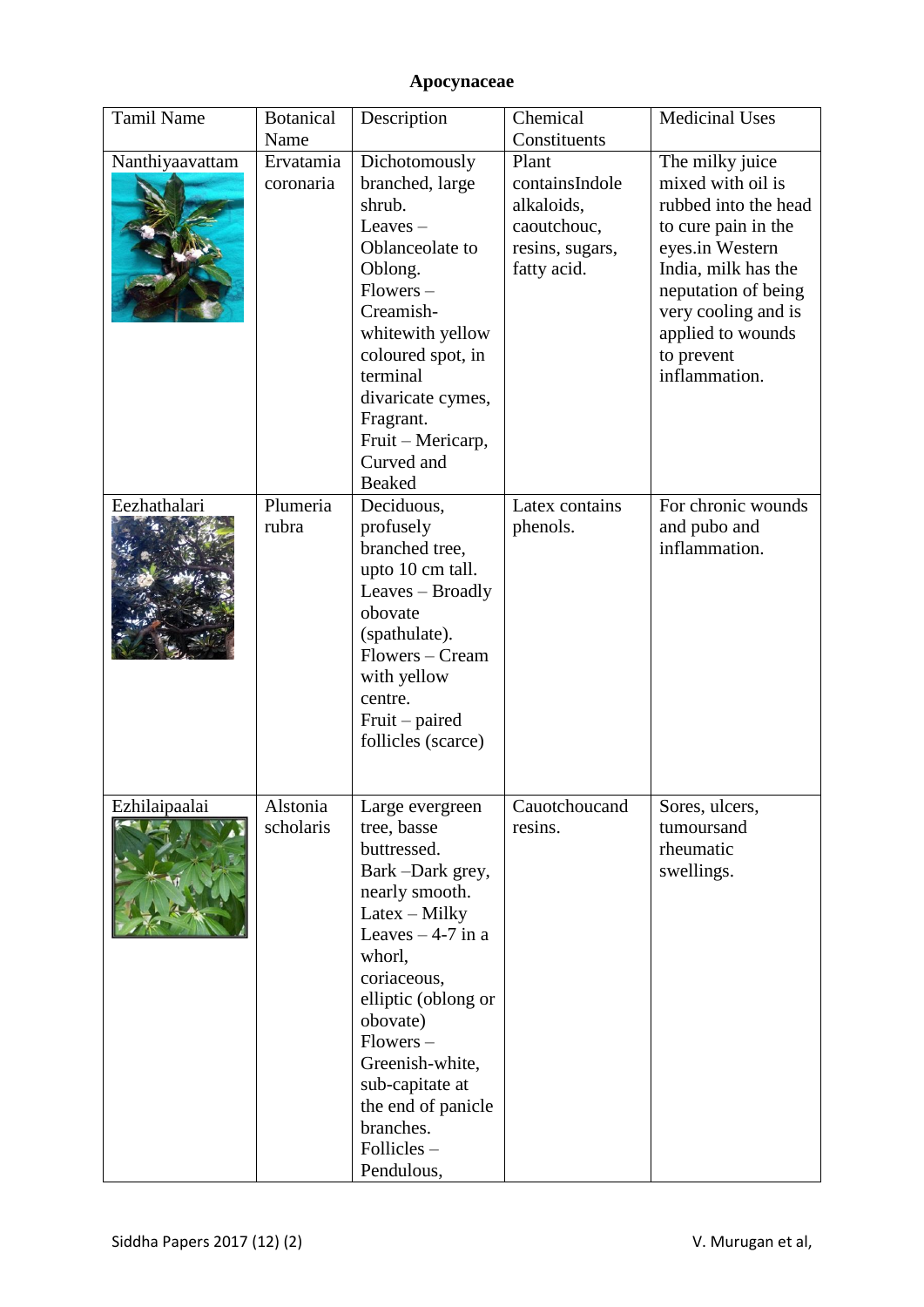|  | cylindric.         |  |
|--|--------------------|--|
|  | $S{\text{eeds}} -$ |  |
|  | Numerous,          |  |
|  | flattened, hairy.  |  |

## **Euphorbiaceae**

| <b>Tamil Name</b> | <b>Botanical</b><br>Name | Description                                                                                                                                                                                                                                                                                                 | <b>Chemical Constituents</b>                                                                                                                                                                          | <b>Medicinal Uses</b>                                                                                                                                                                                                                                   |
|-------------------|--------------------------|-------------------------------------------------------------------------------------------------------------------------------------------------------------------------------------------------------------------------------------------------------------------------------------------------------------|-------------------------------------------------------------------------------------------------------------------------------------------------------------------------------------------------------|---------------------------------------------------------------------------------------------------------------------------------------------------------------------------------------------------------------------------------------------------------|
| Thillai           | Excoecaria<br>agallocha  | Evergreen tree<br>with shining<br>greyish black.<br>Leaves $-$<br>Alternate,<br>elliptic or<br>ovate.<br>$Flowers -$<br>Minute,<br>yellowish<br>green, fragrant.                                                                                                                                            | Latex contains a wax<br>and mannitol.<br>Wax contains exocarol,<br>agalochol and<br>isoeagalocol.                                                                                                     | Vesicant,<br>purgative.<br>Hemiplegia,<br>pain,<br>convulsions.<br>Latex<br>sometimes<br>used as a<br>caustic in the<br>treatment of<br>obstinate<br>ulcers.<br>The juice<br>boiled in oil is<br>applied in<br>rheumatism,<br>leprosy and<br>paralysis. |
| Ammaanpacharisi   | Euphorbia<br>hirta       | Annual<br>ascending<br>hispid herbs to<br>60 cm tall.<br>Leaves $-$<br>Elliptic<br>(lanceolate),<br>opposite, base<br>obliquely<br>acute.<br>$Flowers -$<br>Cyathia,<br>Male florets 4-<br>6.<br>Female floret<br>laterally<br>pedunculous.<br>$Fruit -$<br>Capsule,<br>pubescent.<br>Seed - Four<br>angled | Plant contains alkaloid,<br>xanthorhamnin,<br>quercetin, triacontane,<br>a phytosterol, terpenes,<br>anthocyanins, steroids,<br>phytosterolin,<br>leucocyanidol,<br>quercitol, camphol,<br>quercitin. | Latex is<br>applied to<br>warts.                                                                                                                                                                                                                        |